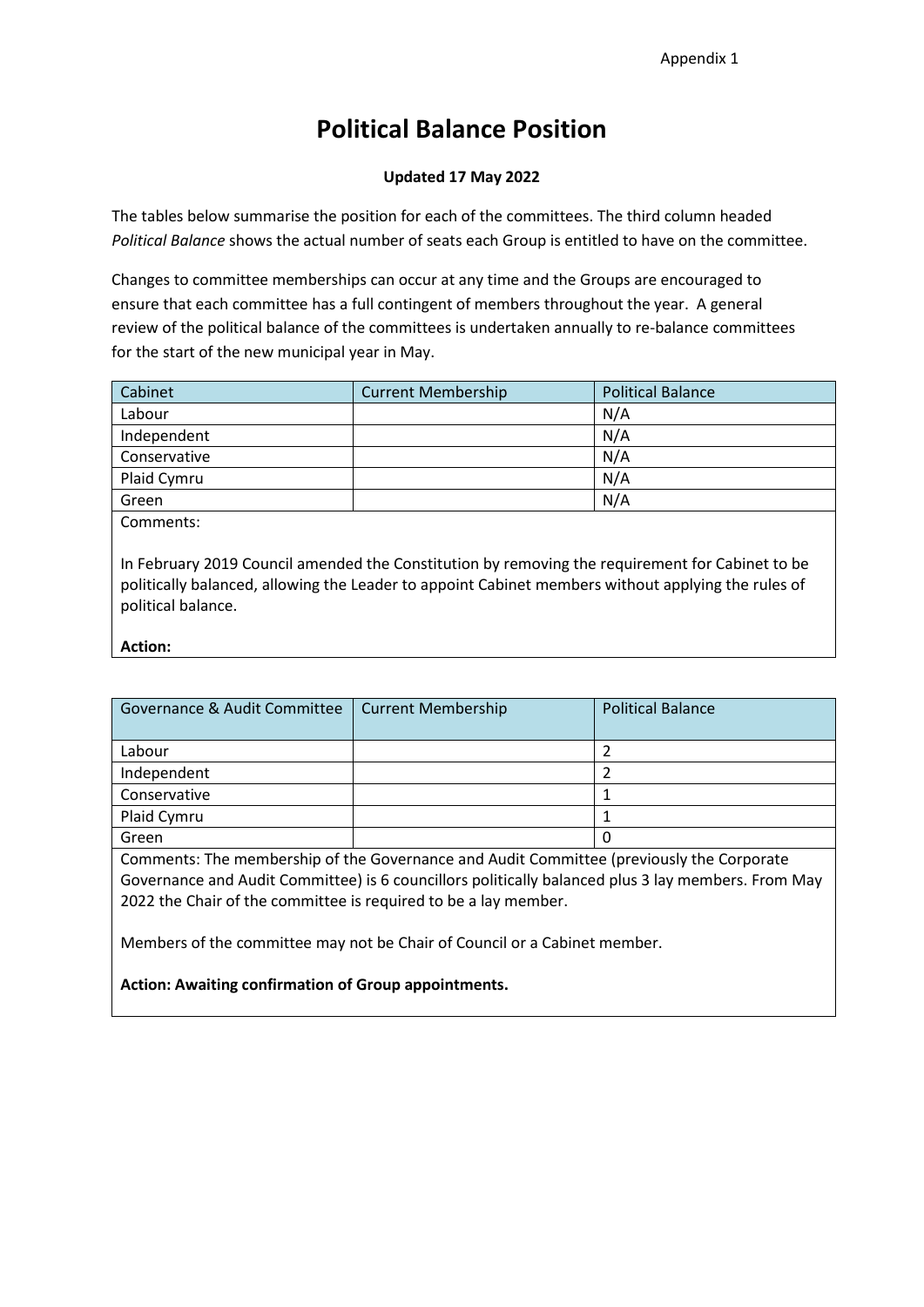| <b>Communities Scrutiny</b><br>Committee                                 | <b>Current Membership</b> | <b>Political Balance</b> |
|--------------------------------------------------------------------------|---------------------------|--------------------------|
| Labour                                                                   |                           | 4                        |
| Independent                                                              |                           | 3                        |
| Conservative                                                             |                           |                          |
| Plaid Cymru                                                              |                           |                          |
| Green                                                                    |                           |                          |
| Comments: Members on Cabinet cannot be a member of a Scrutiny Committee. |                           |                          |

**Actions: Awaiting confirmation of Group appointments.**

| <b>Partnerships Scrutiny</b><br>Committee                                | <b>Current Membership</b> | <b>Political Balance</b> |
|--------------------------------------------------------------------------|---------------------------|--------------------------|
| Labour                                                                   |                           | 4                        |
| Independent                                                              |                           | 3                        |
| Conservative                                                             |                           |                          |
| Plaid Cymru                                                              |                           |                          |
| Green                                                                    |                           |                          |
| Comments: Members on Cabinet cannot be a member of a Scrutiny Committee. |                           |                          |

## **Actions: Awaiting confirmation of Group appointments.**

| <b>Performance Scrutiny</b><br>Committee                                 | <b>Current Membership</b> | <b>Political Balance</b> |
|--------------------------------------------------------------------------|---------------------------|--------------------------|
| Labour                                                                   |                           | 4                        |
| Independent                                                              |                           | 3                        |
| Conservative                                                             |                           |                          |
| Plaid Cymru                                                              |                           |                          |
| Green                                                                    |                           |                          |
| Comments: Members on Cabinet cannot be a member of a Scrutiny Committee. |                           |                          |
| <b>Actions: Awaiting confirmation of Group appointments.</b>             |                           |                          |

Planning Committee Current Membership Political Balance Labour 8 Independent 6 Conservative and the set of the set of the set of the set of the set of the set of the set of the set of the set of the set of the set of the set of the set of the set of the set of the set of the set of the set of the set Plaid Cymru 2008 | 2008 | 2009 | 2009 | 2009 | 2009 | 2009 | 2009 | 2009 | 2009 | 2009 | 2009 | 2009 | 2009 | 2009 | 2009 | 2009 | 2009 | 2009 | 2009 | 2009 | 2009 | 2009 | 2009 | 2009 | 2009 | 2009 | 2009 | 2009 | 2009 | Green  $\vert$  1 Comments: Welsh Government Regulations in 2017 mean that two members representing the same ward cannot both sit on the Planning Committee at the same time. Council agreed in May 2017 for Group Leaders to be given the responsibility for resolving multi-member ward nominations and if there is a failure to agree a single nomination none of the nominations would be accepted onto the Committee.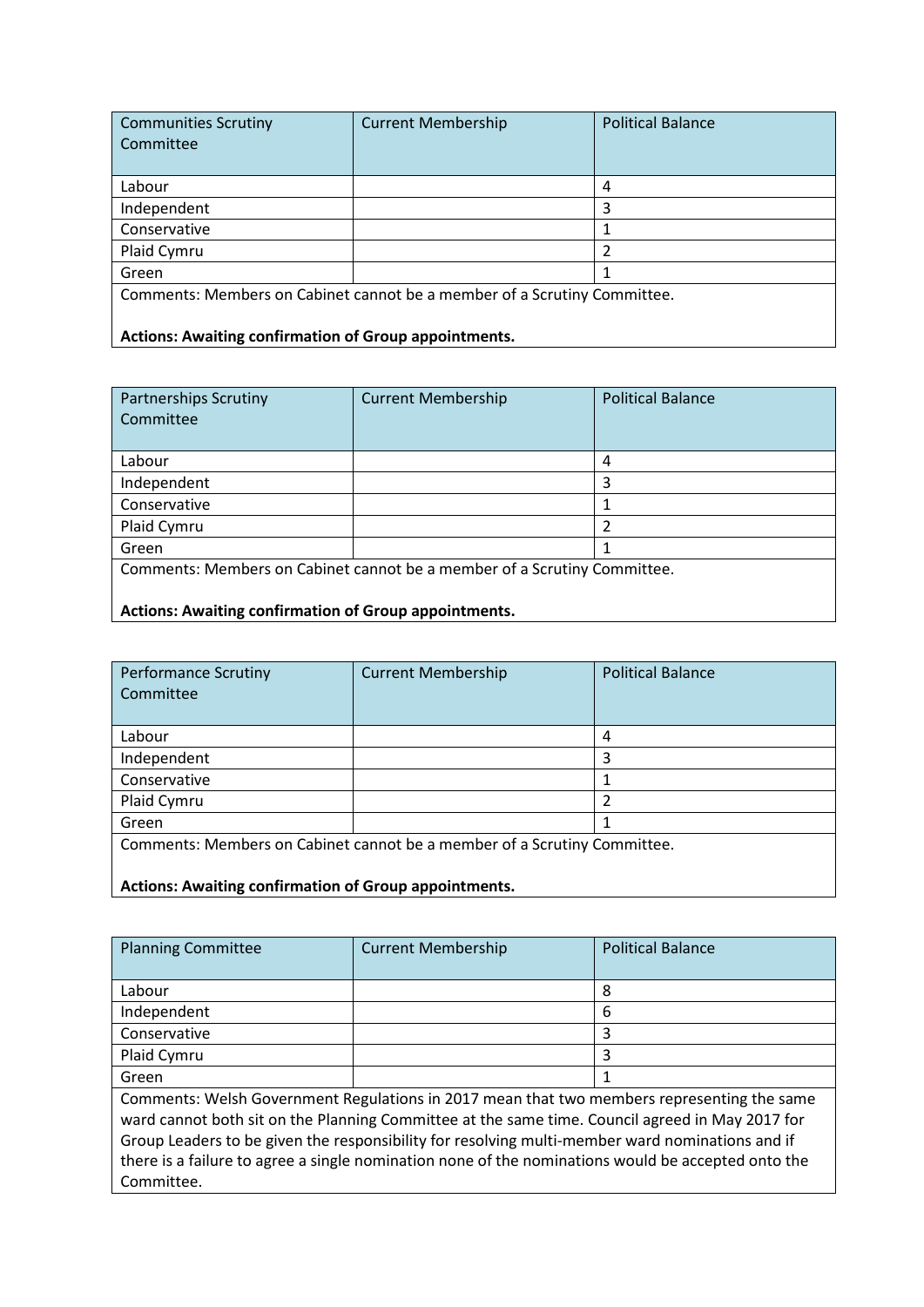## **Actions: Awaiting confirmation of Group appointments.**

| <b>Licensing Committee</b>                            | <b>Current Membership</b> | <b>Political Balance</b> |
|-------------------------------------------------------|---------------------------|--------------------------|
|                                                       |                           |                          |
| Labour                                                |                           | 4                        |
| Independent                                           |                           | 3                        |
| Conservative                                          |                           |                          |
| Plaid Cymru                                           |                           | າ                        |
| Green                                                 |                           |                          |
| Comments:                                             |                           |                          |
|                                                       |                           |                          |
| Actions: Awaiting confirmation of Group appointments. |                           |                          |

| <b>Democratic Services Committee</b>                  | <b>Current Membership</b> | <b>Political Balance</b> |
|-------------------------------------------------------|---------------------------|--------------------------|
| Labour                                                |                           |                          |
| Independent                                           |                           |                          |
| Conservative                                          |                           |                          |
| Plaid Cymru                                           |                           |                          |
| Green                                                 |                           |                          |
| Comments: See the covering report to Council.         |                           |                          |
|                                                       |                           |                          |
| Actions: Awaiting confirmation of Group appointments. |                           |                          |

| Welsh Language Steering<br>Committee | <b>Current Membership</b> | <b>Political Balance</b> |
|--------------------------------------|---------------------------|--------------------------|
| Labour                               |                           |                          |
| Independent                          |                           |                          |
| Conservative                         |                           |                          |
| Plaid Cymru                          |                           |                          |
| Green                                |                           |                          |
|                                      |                           |                          |

Comments: This Committee was established by full Council on the 6 December 2016.

The membership of this committee is 11 councillors, politically balanced, and where possible to include the lead Cabinet member with responsibility for Welsh language issues (the lead member will count towards the political balance calculation). The aim of the Committee is to provide a public forum and steer to support the Welsh language strategy in Denbighshire.

**Actions: Awaiting confirmation of Group appointments.**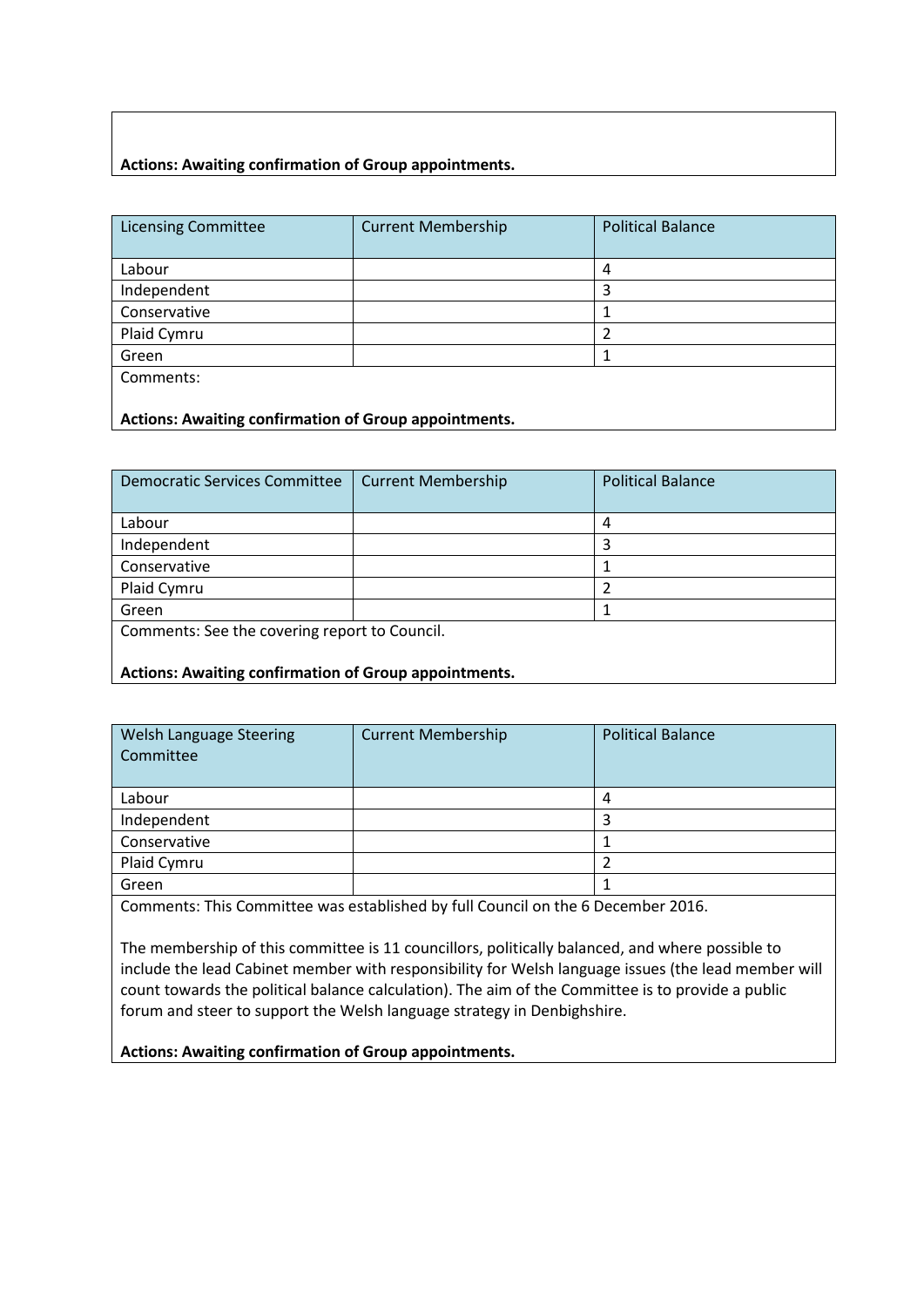| Joint Consultative Committee<br>for Health and Safety and<br><b>Employee Relations</b> | <b>Current Membership</b> | <b>Political Balance</b> |
|----------------------------------------------------------------------------------------|---------------------------|--------------------------|
| Labour                                                                                 |                           |                          |
| Independent                                                                            |                           |                          |
| Conservative                                                                           |                           |                          |
| Plaid Cymru                                                                            |                           |                          |
| Green                                                                                  |                           | 0                        |

Comments: This is an internal consultative forum of employer and trade union representatives on staffing and health and safety issues.

The employer-side membership is 6 elected councillor members appointed on a politically balanced basis, including at least one Cabinet Member (preferably with responsibility for HR and / or health and safety matters), plus two Officers. These Officers to be the Chief Executive or Corporate Director, and the Head of HR.

**Action: Awaiting confirmation of Group appointments.**

| <b>Standing Advisory Council for</b><br><b>Religious Education (SACRE)</b>     | <b>Current Membership</b> | <b>Political Balance</b> |
|--------------------------------------------------------------------------------|---------------------------|--------------------------|
| Labour                                                                         |                           |                          |
| Independent                                                                    |                           |                          |
| Conservative                                                                   |                           |                          |
| Plaid Cymru                                                                    |                           | 1 or 2                   |
| Green                                                                          |                           | 0 or 1                   |
| 그는 그 사람들은 그 사람들을 하고 있는 사람들을 지르는 것을 하고 있다. 그는 그는 그만 없다.<br>$\sim$ $\sim$ $\sim$ |                           |                          |

Comments: This committee is a statutory committee advising on RE provision in schools.

For the final (8<sup>th</sup>) seat on SACRE both the Plaid Cymru and Green Party Groups are tied and either is eligible to appoint to the seat. An agreement between those group leaders will be required.

#### **Action: Awaiting confirmation of Group appointments.**

| Conwy & Denbighshire Public<br>Services Board Joint Scrutiny<br>Committee                                                                            | <b>Current Membership</b> | <b>Political Balance</b> |
|------------------------------------------------------------------------------------------------------------------------------------------------------|---------------------------|--------------------------|
| Labour                                                                                                                                               |                           | 3                        |
| Independent                                                                                                                                          |                           | າ                        |
| Conservative                                                                                                                                         |                           |                          |
| Plaid Cymru                                                                                                                                          |                           | 1 or 2                   |
| Green                                                                                                                                                |                           | 0 or 1                   |
| Comments: This formal joint Scrutiny committee with Conwy establish in October 2018 has 16 non-<br>Cabinet members with 8 members from each council. |                           |                          |

For the final (8<sup>th</sup>) seat both the Plaid Cymru and Green Party Groups are tied and either is eligible to appoint to the seat. An agreement between those group leaders will be required.